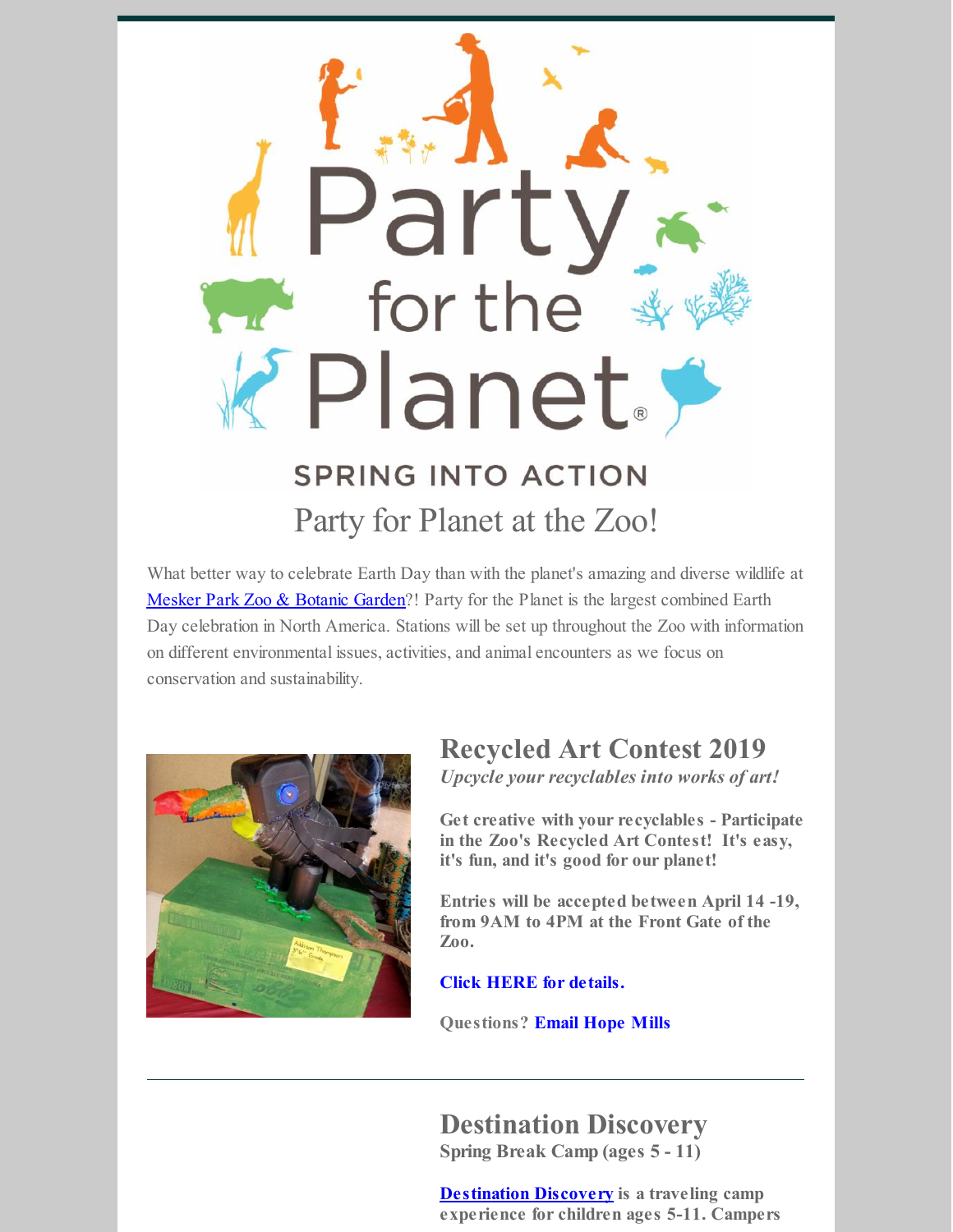

**spend one day at each of Evansville's five premier camp destinations: Angel Mounds, cMoe, the Evansville Museum, Mesker Park Zoo, and Wesselman Woods.**

**Camp includes discounts for members of host organizations, a central drop-off location each day (cMoe), camp T-shirt, and morning / afternoon snacks (parents provide lunch).**

**Registration closes March 18. For more information, call 812 479-0771 x102.**



## Green Team Tip of the Month

Did you know that there is a Green Team at Mesker Park Zoo? This committee of staff members is constantly looking into ways we can decrease our environmental impact as a zoo and a community.

Here are a few tips on how you can conserve electricity at home to reduce your carbon footprint and help you save on your electric bill.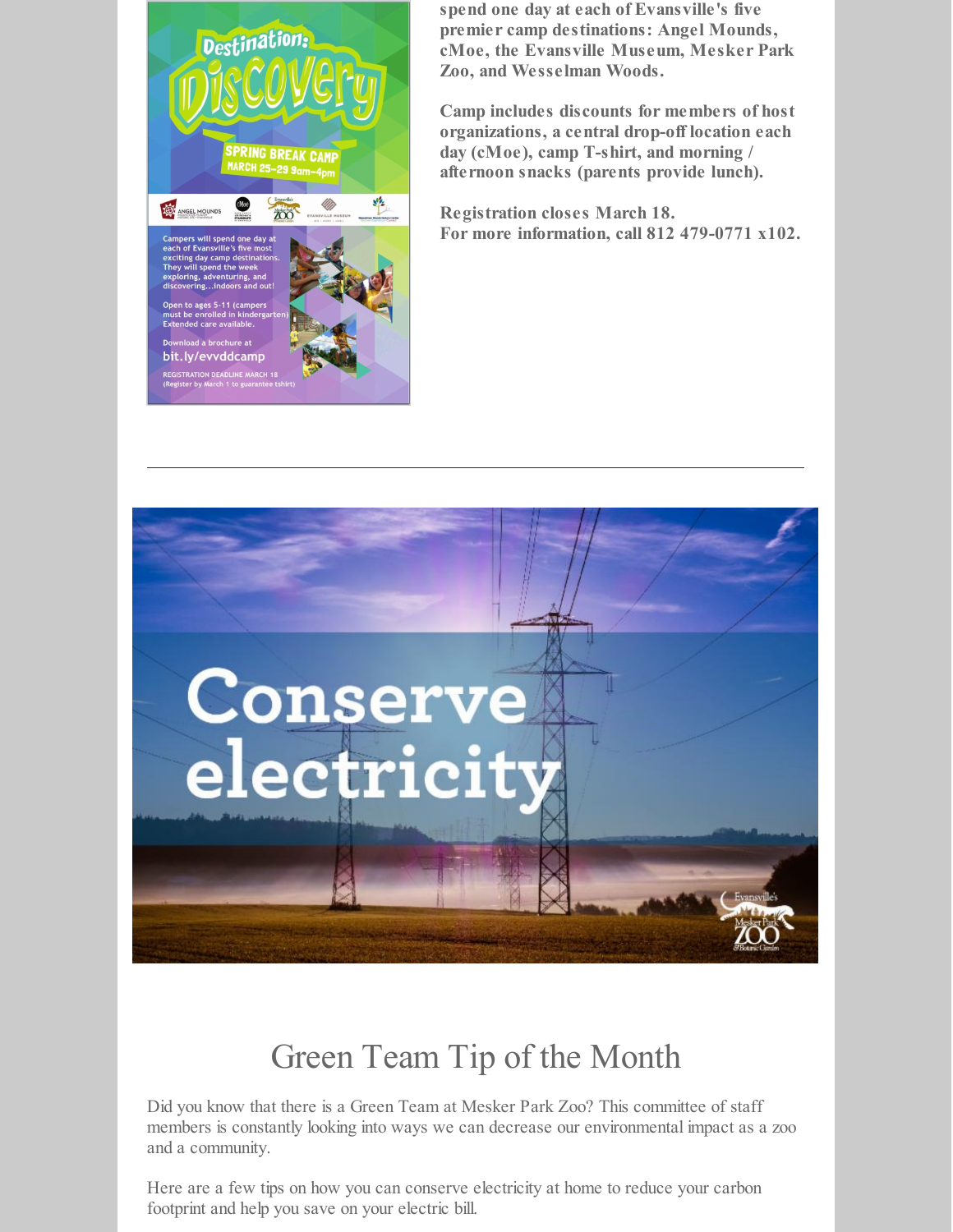- Change light bulbs to CFL's or LED's. This can "reduce your carbon footprint by 450 pounds per year." - [earthday.org](http://earthday.org)
- Turn off and unplug electronics when not in use.
- Turn off lights when you leave a room.
- Look for the **[Energy](https://www.energystar.gov/) Star logo** when you purchase new electronics and appliances.

Tune in next month to get a new tip about ideas you can use to make a difference in our community and our natural world.



**National Geographic exhibit -** *The Photo Ark!*

#### **Henderson [Community](https://wego.here.com/directions/mix//Preston-Arts-Center,-2660-S-Green-St,-42420-Henderson:e-eyJuYW1lIjoiUHJlc3RvbiBBcnRzIENlbnRlciIsImFkZHJlc3MiOiIyNjYwIFMgR3JlZW4gU3QsIEhlbmRlcnNvbiwgS2VudHVja3kgNDI0MjAiLCJsYXRpdHVkZSI6MzcuNzk3NjQxMjA5NTg4LCJsb25naXR1ZGUiOi04Ny42NTAwMDMxODQ2OTYsInByb3ZpZGVyTmFtZSI6ImZhY2Vib29rIiwicHJvdmlkZXJJZCI6MzAxODA3MDI5OTIxMTg1fQ==?map=37.79764,-87.65,15,normal&fb_locale=en_US) College**

**Preston Arts Center** is bringing the works of National Geographic award winning photographer, Joel Sartore, to the tri-state!

Sartore documents every species living in the world's zoos and wildlife sanctuaries, to inspire action through education, and help save wildlife by supporting on-the-ground conservation efforts.



This exhibit is free and open to the public. **Event [details](https://www.facebook.com/events/1261676423975404/)** on Facebook.

### **Summer Jobs at the Zoo**

Join the zoo team! Positions available for camp counselors, Guest Services and horticulture.

Click [HERE](https://www.meskerparkzoo.com/jobs/?fbclid=IwAR3jZElPEE-c5hBr5BaqIzLL9P5moLp-lMFTfXijHV8AfnljIYms8CcUicE) for more information and to apply.